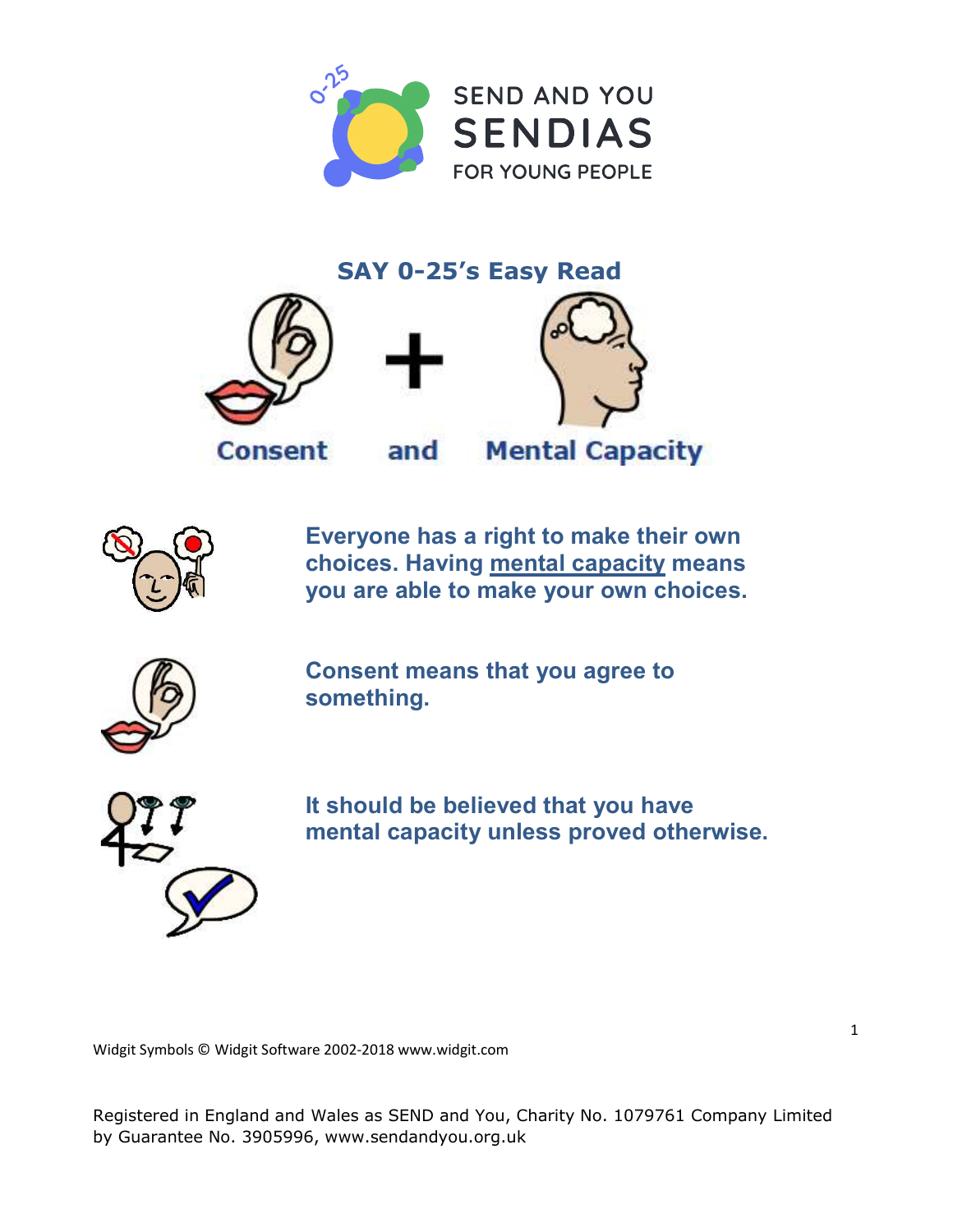

The Mental Capacity Act 2005 says that a person is unable to make their own decision if they cannot do one or more of four things:



 Understand information given to them



- Remember that information long enough to be able to make the decision
- Think about all information available to make the decision



Communicate a decision.

This could be by talking, using sign language or even simple muscle movements such as blinking an eye or squeezing a hand.

Widgit Symbols © Widgit Software 2002-2018 [www.widgit.com](http://www.widgit.com)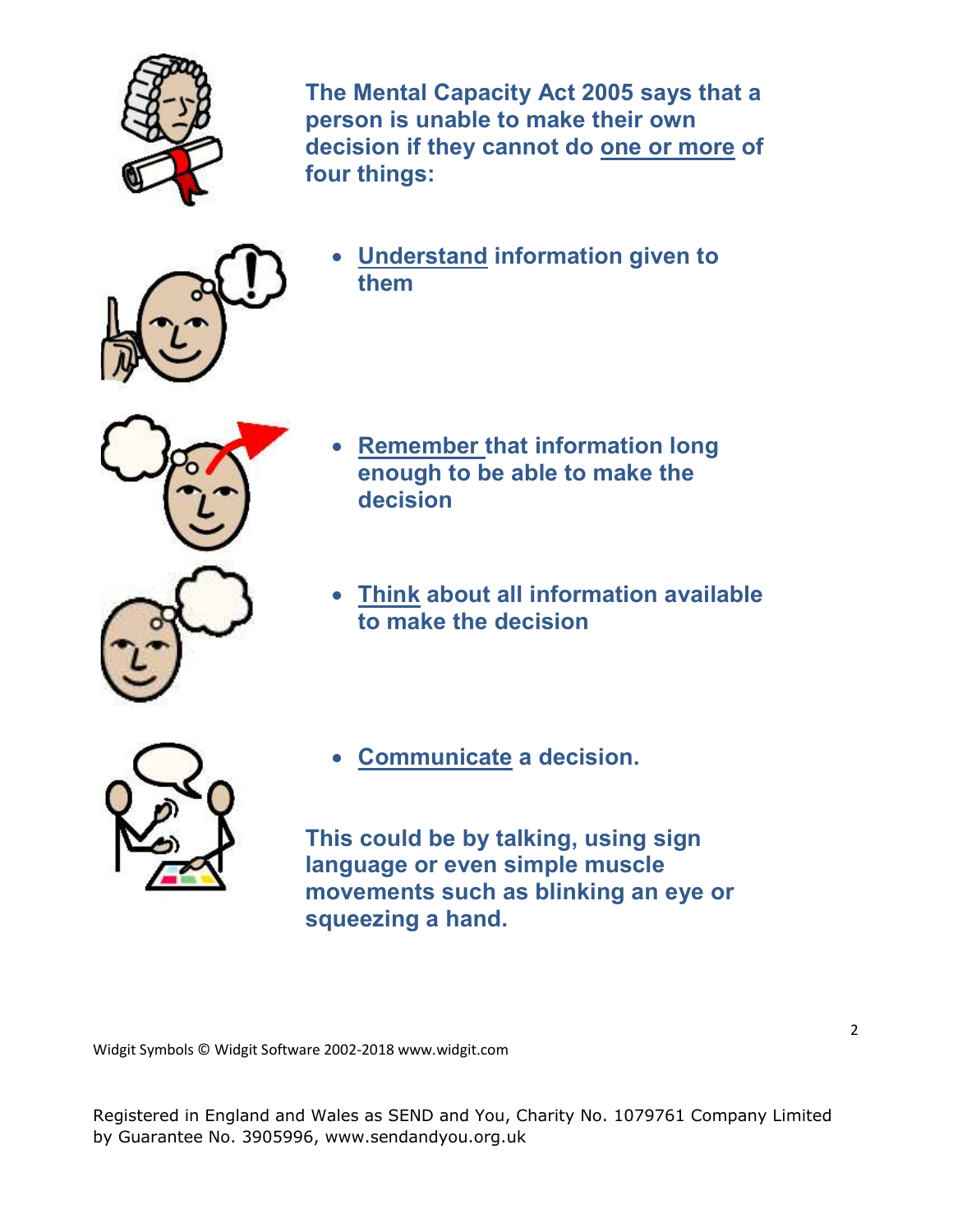

As much as possible should be made to help you make your own decisions.

Any decisions made for you must be in your best interests.



Mental capacity should be decided each time you need to make a decision.

Just because you find one decision hard doesn't mean you find all decisions difficult or tricky.



Parents or carers can make decisions on your behalf as long as you:

- gave consent or
- don't have mental capacity.



If we have concerns about someone's mental capacity and think they may be unsafe we will seek advice from a carer or social worker.

Widgit Symbols © Widgit Software 2002-2018 [www.widgit.com](http://www.widgit.com)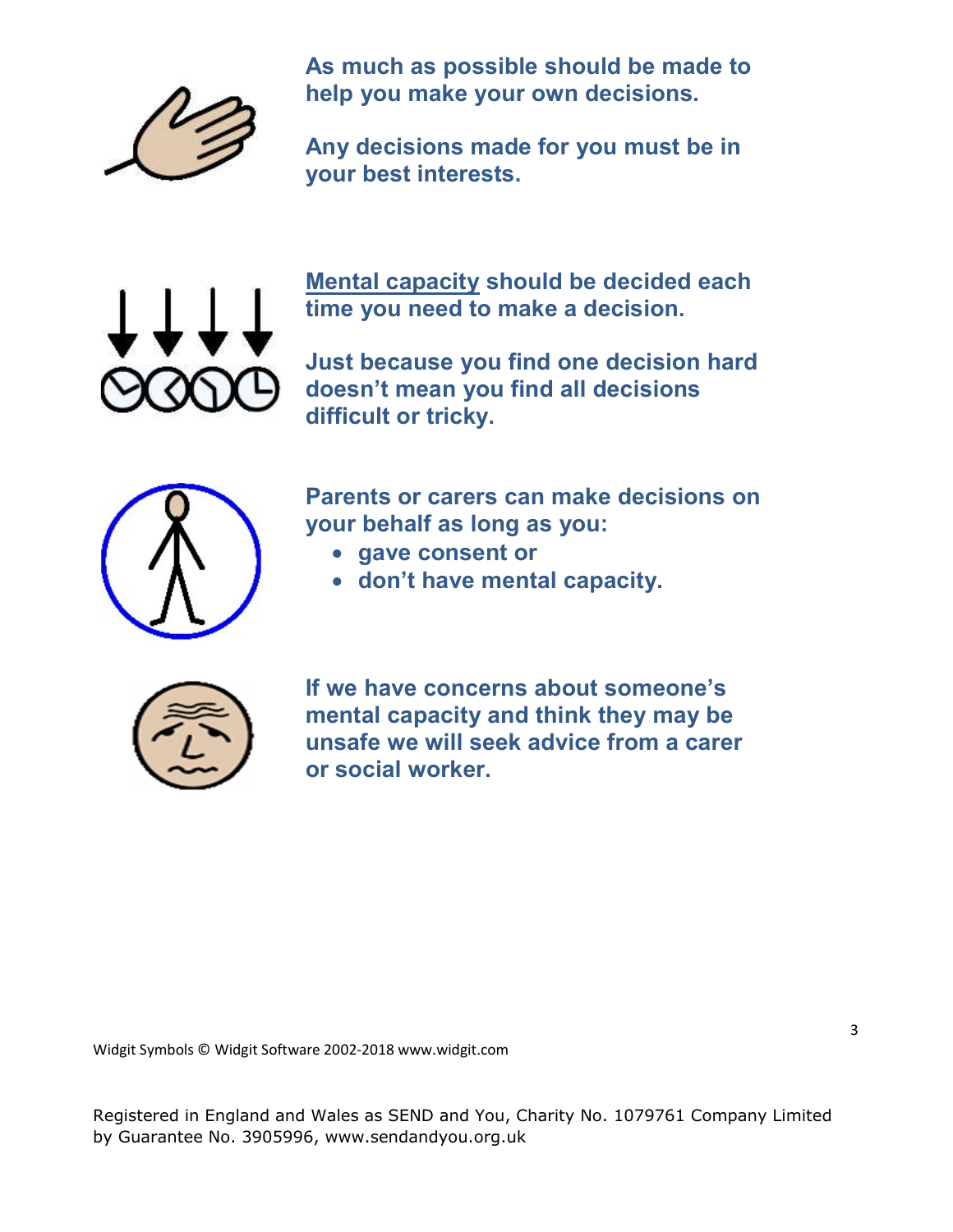For more information on the Mental Capacity Act see the Government's easy read:

<https://www.local.gov.uk/sites/default/file> s/documents/easy-read-guide-pdf-16-pa-2cc.pdf



If you have any questions please contact us:



support@**[sendandyou](mailto:support@sendandyou.org.uk)**.org.uk



0117 989 7725



**[https://www.sendandyou.org.uk/young](https://www.sendandyou.org.uk/young-people-0-25/)people-[0-25/](https://www.sendandyou.org.uk/young-people-0-25/)**

Widgit Symbols © Widgit Software 2002-2018 [www.widgit.com](http://www.widgit.com)